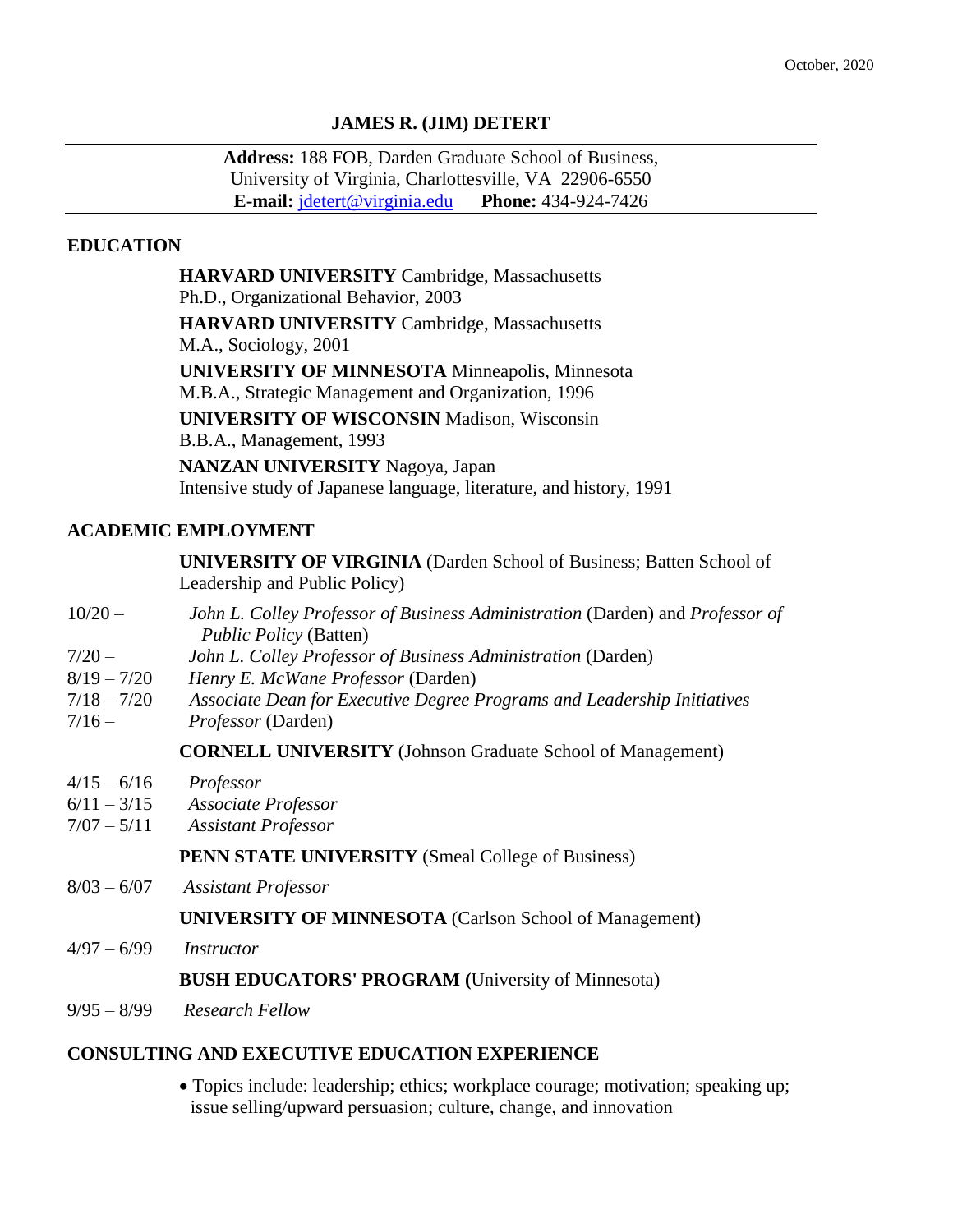• Clients include the following sectors/industries: chemical, energy, finance/banking, insurance, health care, pharmaceuticals, food & beverage, document services, telecommunications, construction, K-12 and higher education, defense, government, non-profit

# **HONORS AND AWARDS**

- University of Virginia university-wide Student Council Teaching Award (2020)
- Darden School of Business Award for Excellence in Case/Course Materials (2020)
- Ivey Business School Institute for Leadership Best Leadership Article (2016)
- STAR Award for Teaching Excellence, Cornell Executive MBA Program (2010, 2011, 2013, 2014, 2016)
- Clifford H. Whitcomb Faculty Research Fellowship, Johnson at Cornell (2014)
- *Personnel Psychology* Best Article in 2012 Award Finalist (2014)
- *Academy of Management Journal* Best Article in 2011 Award (2012)
- Academy of Management Organizational Behavior Division Outstanding Publication Award for the Best Paper Published in 2011 (2012)
- *Academy of Management Journal* Outstanding Reviewer Award (2011)
- Apple Award for Teaching Excellence, Johnson MBA Program (2011)
- Johnson "Teaching Honor Roll" (all semesters 2008-2016)
- Half Century Faculty Research Fellowship, Johnson at Cornell (2009)
- State Farm Foundation Doctoral Dissertation Award (2002)

## **RESEARCH PUBLICATIONS / PAPERS / PRESENTATIONS**

#### **Published and Forthcoming Journal Publications**

- Frey, E., Adams, G., Bruno, E., & Detert, J.R. Forthcoming. "Braking" bad: How managers can respond to misbehavior. *Behavioral Science and Policy*.
- Kniffin, K.M., Detert, J.R., & Leroy H.L. Forthcoming December 2020. On leading and managing: Synonyms or separate (and unequal)? *Academy of Management Discoveries*.
- Detert, J.R. 2018. Cultivating everyday courage. *Harvard Business Review*. November-December: 128-135.
- Detert, J.R., & Bruno, E.A. 2017. Workplace courage: Review, synthesis, and future agenda for a complex construct. *Academy of Management Annals*, *11* (2): 593-639.
- Aguinis, H., Davis, G.F., Detert, J.R., Glynn, M., Jackson, S.E., Kochan, T., Kossek, E.E., Leana, C., Lee, T.W., Morrison, E., Pearce, J., Pfeffer, J.,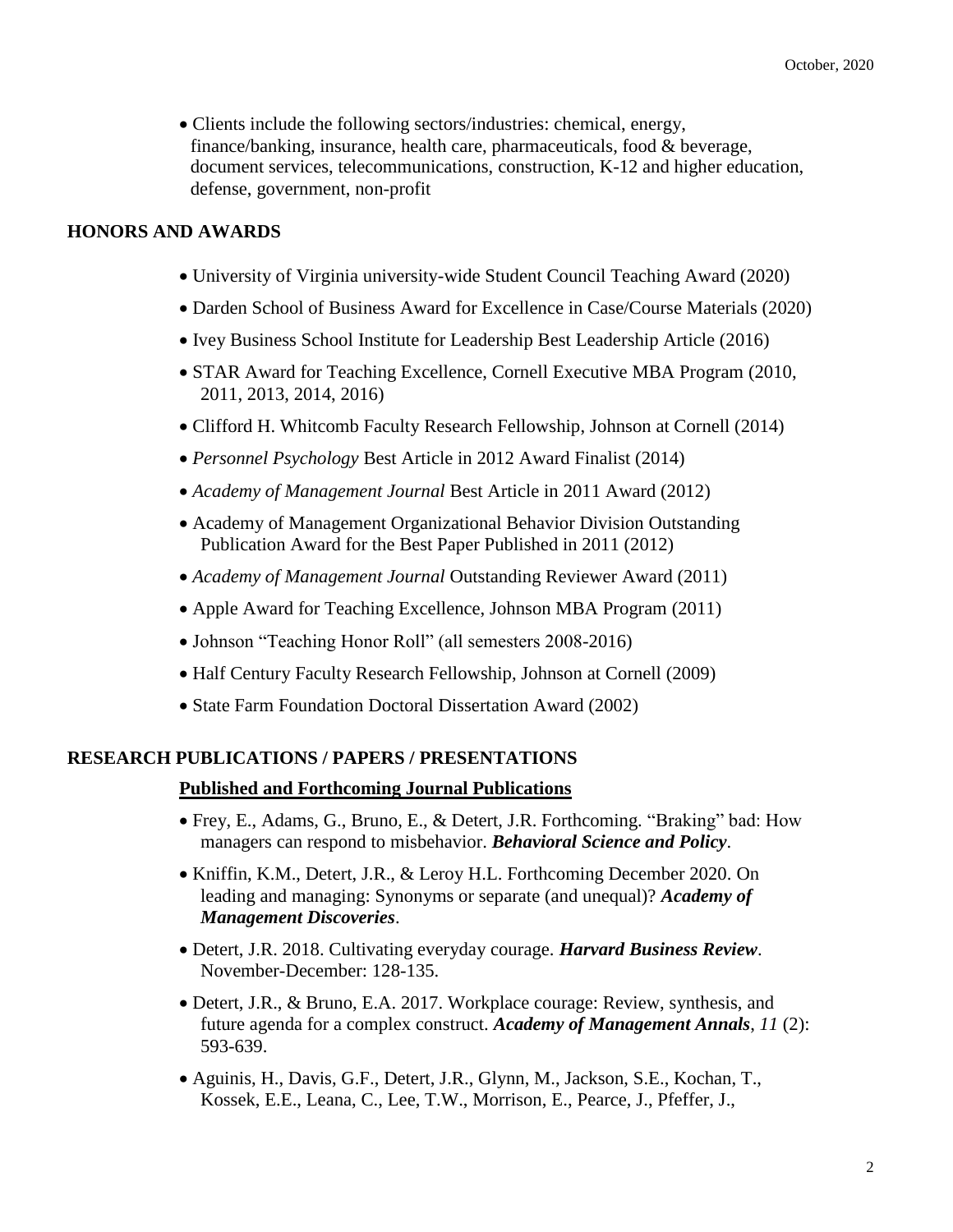Rousseau, D., & Sutcliffe, K.M. 2016. Using organizational science research to enhance employee productivity, innovation, and satisfaction while boosting taxpayer savings: A guide for U.S. federal agencies' management and labor needs. *Behavioral Science and Policy, 2* (2): 67-76**.**

- Detert, J.R., & Burris, E.R. 2016. Can your employees really speak freely? *Harvard Business Review*, January-February: 80-87.
- Howell, T., Harrison, D., Burris, E.R., & Detert, J.R. 2015. Who gets credit for input? Demographic and structural status cues in voice recognition. *Journal of Applied Psychology*, *100* (6): 1765-1784.
- Ashford, S.J. & Detert, J.R. 2015. Get the boss to buy in. *Harvard Business Review*. January-February: 72-79.
- Kish-Gephart, J., Detert, J.R., Trevino, L, Baker, V., & Martin, S. 2014. Situational moral disengagement: Can the effects of self-interest be mitigated? *Journal of Business Ethics 125* (2): 267-285.
- Martin, S.R., Kish-Gephart, J., & Detert, J.R. 2014. Blind forces: Ethical infrastructures and moral disengagement in organizations. *Organizational Psychology Review, 4* (4): 295-325.
- Detert, J.R., Burris, E.R., Harrison, D., & Martin, S. 2013. Voice flows to and around leaders: Is more always better for unit performance? *Administrative Science Quarterly, 58* (4): 624-668.
- McClean, E., Burris, E.R., & Detert, J.R. 2013. When does voice lead to exit? It depends on leadership. *Academy of Management Journal*, *56* (2): 525-548.
- Burris, E.R., Detert, J.R., & Romney, A. 2013. Speaking up versus being heard: The disagreement around and outcomes of employee voice. *Organization Science*, *24* (1): 22-38.
- Moore, C., Detert, J.R., Trevino, L., Baker, V., & Mayer, D. 2012. Why employees do bad things: Moral disengagement and unethical organizational behavior. *Personnel Psychology, 65* (1): 1 – 48.

Note: This paper received the following recognition in 2014:

- *Personnel Psychology* Best Article in 2012 Award Finalist
- Detert, J.R. & Edmondson, A.C. 2011. Implicit voice theories: An emerging understanding of self-censorship at work. *Academy of Management Journal, 54* (3): 461 - 488.

Note: This paper received the following two recognitions in 2012:

- *Academy of Management Journal* Best Article in 2011 Award
- Academy of Management Organizational Behavior Division Outstanding Publication Award for the Best Paper Published in 2011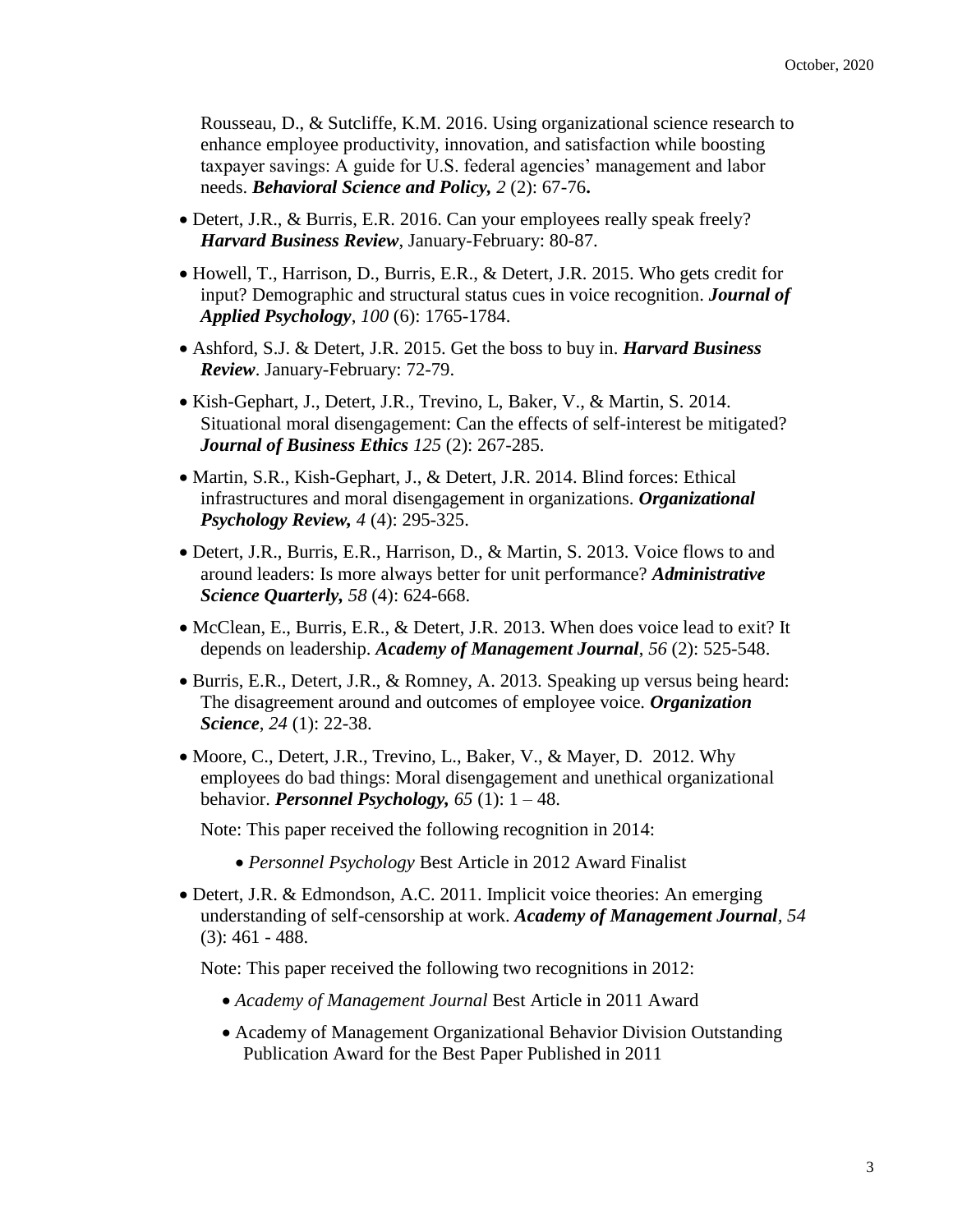- Detert, J.R., Burris, E.R., & Harrison, D.A. 2010. Debunking four myths about employee silence. *Harvard Business Review*, June: 26. [Reprinted in US Airways Magazine, June 2010]
- Detert, J.R. & Trevino, L.K. 2010. Speaking up to higher ups: How supervisors and skip-level leaders influence employee voice. *Organization Science, 21* (1):  $249 - 270.$
- Kish-Gephart, J., Detert, J.R., Trevino, L.K., & Edmondson, A.C. 2009. Silenced by fear: Psychological, social, and evolutionary drivers of voice behavior at work. *Research in Organizational Behavior, 29*: 163-193.
- Burris, E.R., Detert, J.R., & Chiaburu, D.S. 2008. Quitting before leaving: The mediating effects of psychological attachment and detachment on voice. *Journal of Applied Psychology*, *93* (4): 912-922.
- Detert, J.R. & Pollock, T.G. 2008. Values, interests and the capacity to act: Understanding professionals' responses to market-based improvement initiatives in highly institutionalized organizations. *Journal of Applied Behavioral Science, 44* (2): 186-214.
- Detert, J.R., Trevino, L.K., & Sweitzer, V.L. 2008. Moral disengagement in ethical decision making: A study of antecedents and outcomes. *Journal of Applied Psychology, 93* (2): 374-391.
- Detert, J.R. & Burris, E.R. 2007. Leadership behavior and employee voice: Is the door really open? *Academy of Management Journal, 50* (4)*:* 869-884*.*
- Detert, J.R. & Edmondson, A.C. 2007. Why employees are afraid to speak up. *Harvard Business Review*, May: 23-25.
- Detert, J.R., Trevino, L.K., Burris, E.R., & Andiappan, M. 2007. Managerial modes of influence and counterproductivity in organizations: A longitudinal business-unit-level investigation. *Journal of Applied Psychology, 92* (4): 993- 1005.
- Detert, J.R., Schroeder, R.S., & Cudeck, R. 2003. The measurement of quality management culture in schools: Development and validation of the *SQMCS*. *Journal of Operations Management, 21*: 307-328.
- Detert, J.R., Schroeder, R.S., & Mauriel, J.J. 2000. A framework for linking culture and improvement initiatives in organizations. *Academy of Management Review, 25* (4): 850-863.
- Detert, J.R., Louis, K.S., & Schroeder, R.S. 2001. A culture framework for education: Defining quality values and their impact in U.S. high schools. *School Effectiveness and School Improvement, 12* (2): 183-212. [Reprinted in Louis, K.S. 2006. *Organizing for School Change: Contexts of Learning*, Chapter 13: 255-276. NY: Routledge
- Detert, J.R., & Jenni, R. 2000. An instrument for measuring quality practices in education. *Quality Management Journal*, *7*(3): 20-37.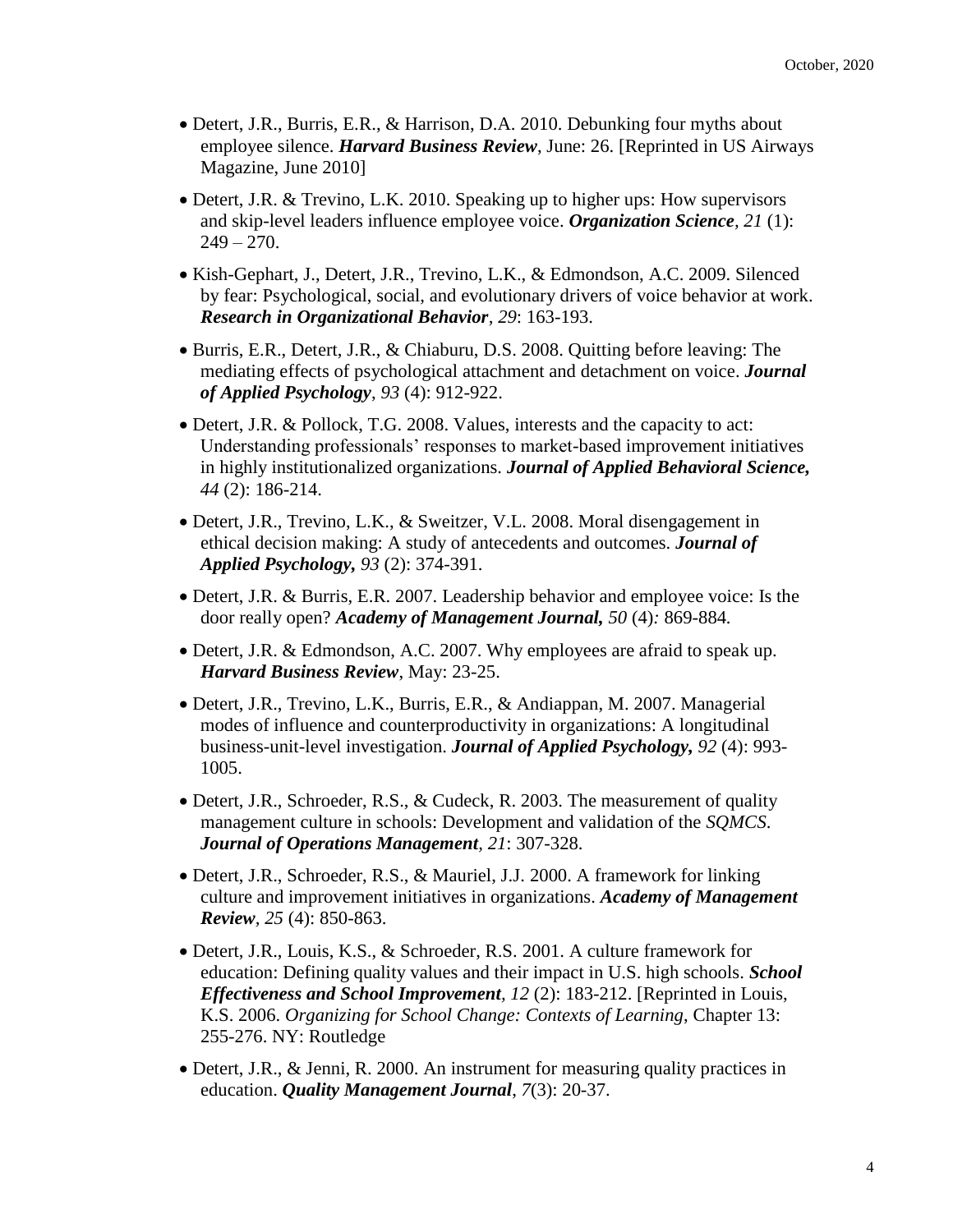Detert, J.R., Bauerly-Kopel, M., Mauriel, J.J., & Jenni, R. 2000. Total Quality Management in U.S. high schools: Evidence from the field. *Journal of School Leadership*, *10* (2): 158-177.

### **Book**

 Detert, J.R. Forthcoming 2021. *Choosing courage: The everyday guide to being brave at work.* Harvard Business Review Press.

### **Book Chapters and White Papers**

- Burris, E.R., Bruno, E., Detert, J.R., & Caldwell, A. 2018. From barriers to drivers: Understanding different approaches to getting systematic upward voice in organizations. In *The Oxford Handbook of Organizational Citizenship Behavior*, 507-525. Edited by P.M. Podsakoff, S.B., MacKenzie, and N.P. Podsakoff. Oxford, UK: Oxford University Press.
- Burris, E.R., Detert, J.R., & Harrison, D. 2010. Employee voice and opportunities for learning in credit unions. *Filene Research Institute White Paper no. 209*. Madison, WI.
- Edmondson, A.C. & Detert, J.R. 2005. The role of speaking up in work-life balancing. In *Managing work-life integration in organizations: Future directions for research and practice*, 401-427. Edited by E.E. Kossek and S.J. Lambert. Mahwah, NJ: Lawrence Erlbaum.

### **Research Work In Progress**

- Voice to influential targets: How agency changes the relationship between voice and individual performance. Conditionally accepted at *Organization Science*. (with E. Burris, E. McClean, & T. Quigley)
- My fear, your courage: A matter of perspective. (with E. Bruno & G. Adams)
- Speaking up for others: How one becomes a "voice advocate". (with T. Howell, E. Burris, & N. Pettit)
- Worthy, risky acts at work: Toward an empirically-derived definition of workplace courage. (with E. Bruno)

## **Conference Presentations**

- Bruno, E.A. & Detert, J.R. The workplace courage acts index (WCAI): Observations and impact. Presented at "Everyday courage in organizations" symposium at the Academy of Management Annual Meeting in Boston, MA, August, 2019.
- Bruno, E.A. & Detert, J.R. What's workplace courage? It depends (partly) on your perspective. Presented at "Perspectives on Performance" symposium at the Academy of Management Annual Meeting in Chicago, IL, August, 2018.
- Bruno, E.A. & Detert, J.R. Indirect effects of voice and silence: An investigation of attributions of courage and cowardice in the workplace. Presented at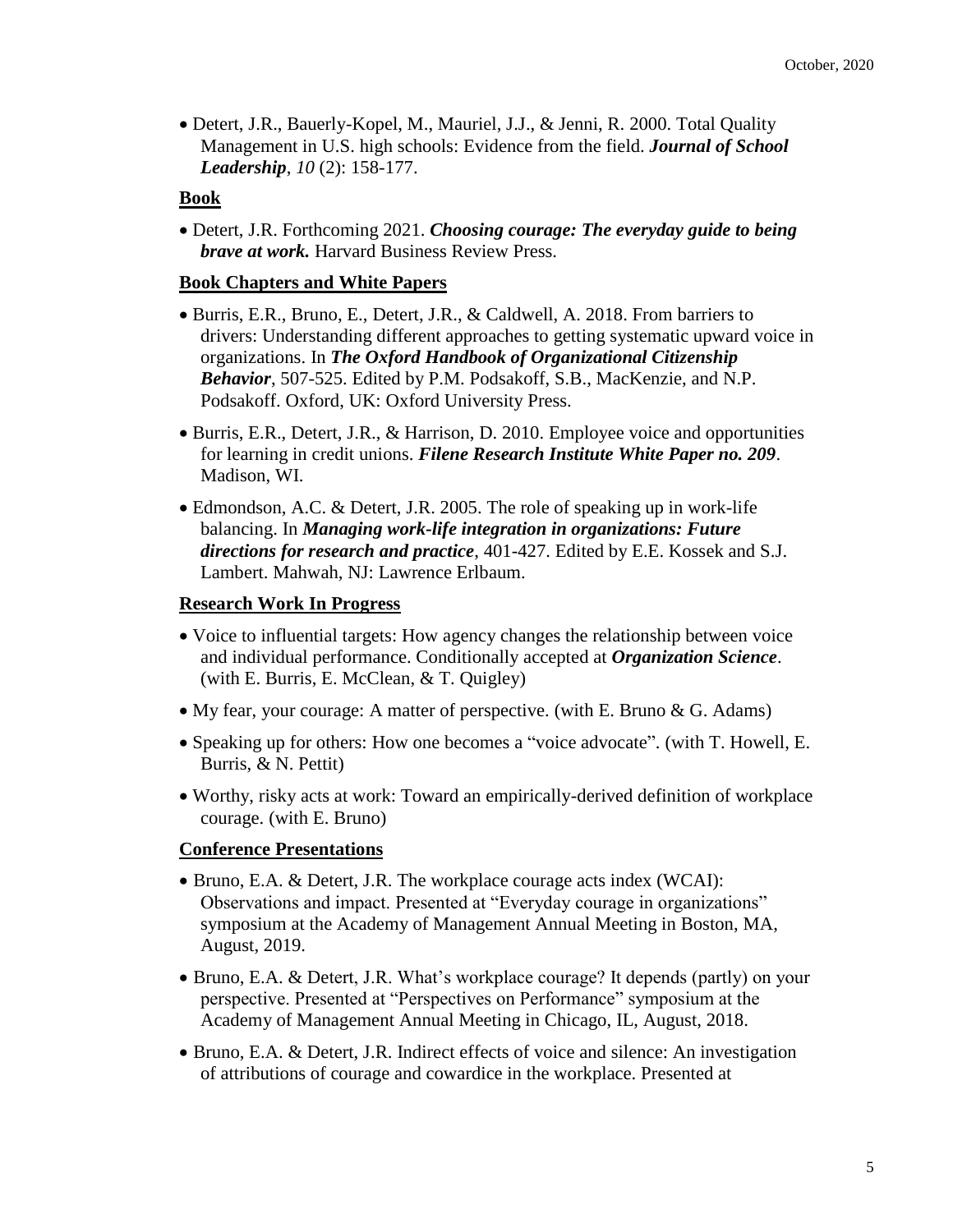"Advances in Voice Behavior Research" symposium at the Academy of Management Annual Meeting in Chicago, IL, August, 2018.

- Bruno, E.A. & Detert, J.R. Challenging the status quo one courageous act at a time. Presented at "Challenging the status quo: From subordinate challenge to superior reactions" symposium at the Academy of Management Annual Meeting in Anaheim, CA, August, 2016.
- Bruno, E.A. & Detert, J.R., Proactive despite risk: Defining workplace courage acts. Presented at "Proactive research: New directions and concepts" symposium at the Academy of Management Annual Meeting in Anaheim, CA, August, 2016.
- Kniffin, K. & Detert, J.R. Paying for leadership (in more ways than one). Presented at the Academy of Management Annual Meeting in Anaheim, CA, August, 2016.
- Howell, T., Burris, E.R., Detert, J.R., & Pettit, N. Don't shoot the messenger: The identification and use of voice advocates. Presented at the INGRoup Conference Annual Meeting in Pittsburgh, PA, July 2015.
- Leroy, H. & Detert, J.R. Wanting the truth but being unable to handle it. Presented at "On leaders and followers: Advancing a more 'balanced' view of leadership" symposium at the Academy of Management Annual Meeting in Philadelphia, PA, August, 2014.
- Burris, E.R., Howell, T., Detert, J.R., & Pettit, N. Voice champions: How advocates and advocating for others influence performance. Presented at "Developments in Voice Research" symposium at the Academy of Management Annual Meeting in Orlando, FL, August, 2013.
- Burris, E.R., McClean, E., Detert, J.R., & Quigley, T. Speaking sideways or speaking up: How the choice for voice affects employee performance. Presented at "Handling risk and innovation: On different forms and contingencies of voice" symposium at the Academy of Management Annual Meeting in Boston, MA, August, 2012.
- Howell, T., Harrison, D., Burris, E.R., & Detert, J.R. Can you hear me now? Demographic position and network cues as status signals in voice reception. Paper presented at the Academy of Management Annual Meeting in Boston, MA, August, 2012.
- Martin, S.R., Gino, F., & Detert, J.R. Evil comes quietly: Unethical behavior as a result of subtle leader influences. Presented at "New developments on the nature and influence of unethical work behavior" symposium at the Academy of Management Annual Meeting in San Antonio, TX, August, 2011.
- McClean, E., Detert, J.R., & Burris, E.R. When does voice lead to exit? It depends on leadership. Presented at "Developments in voice behavior research: Mediators, moderators, and outcomes" symposium at the Academy of Management Annual Meeting in San Antonio, TX, August, 2011.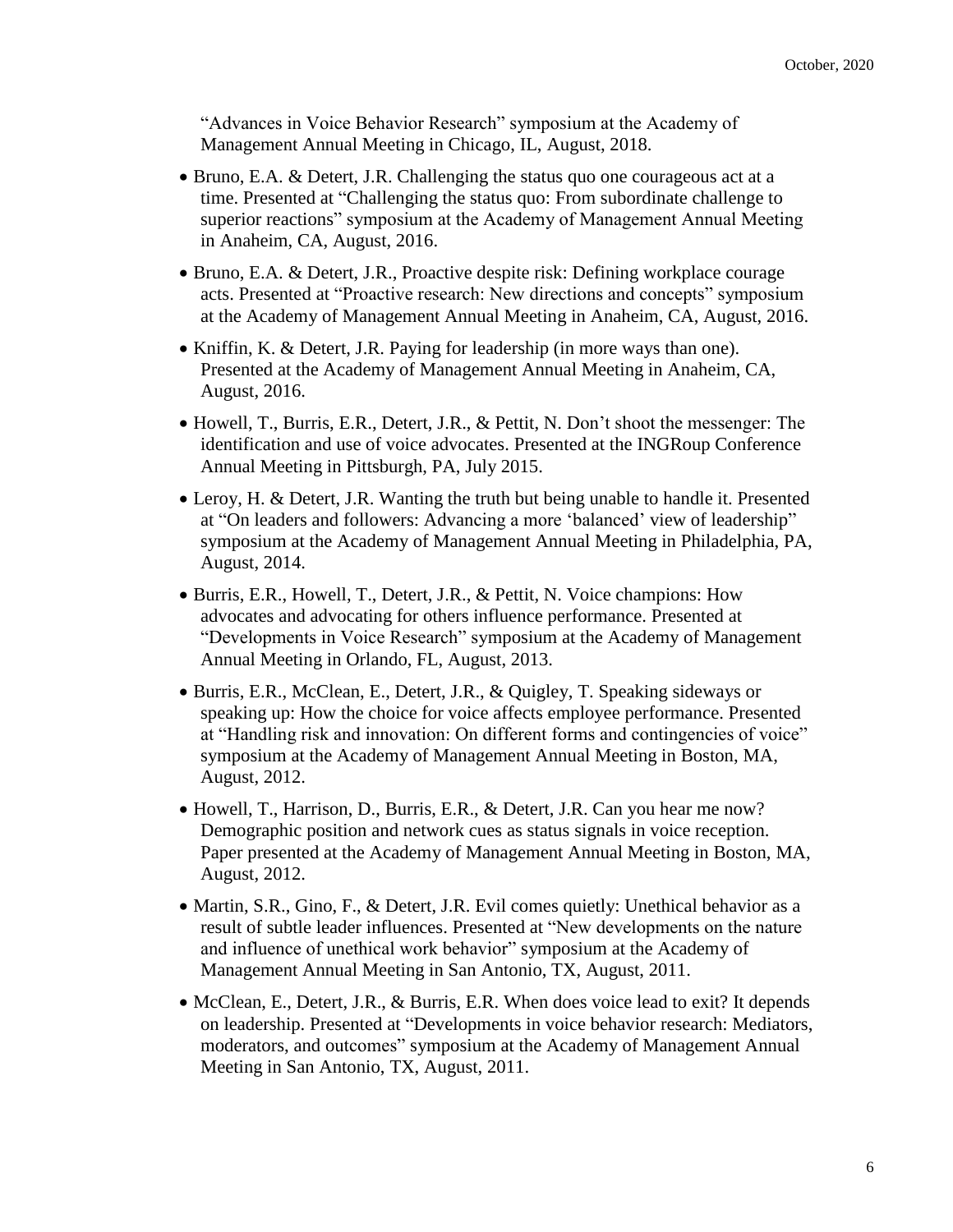- Detert, J.R., Burris, E.R., Harrison, D., & Martin, S. Voice networks: (Maps and meanings of) the flow of ideas to and around leaders. Presented at the Academy of Management Annual Meeting in Montreal, CA, August, 2010.
- Moore, C., Detert, J.R., Trevino, L.K., & Baker, V. The propensity to morally disengage: Development and validation of a measure for adults. Presented at the Academy of Management Annual Meeting in Chicago, IL, August, 2009.
- Burris, E.R., & Detert, J.R. Speaking up versus being heard: The outcomes of voice from multiple perceptions. Presented at "Speaking up or shutting up" symposium at the Academy of Management Annual Meeting in Chicago, IL, August, 2009.
- Detert, J.R. & Edmondson, A.C. The nature and sources of implicit theories of voice. Presented at "Asking about speaking up" symposium at the Academy of Management Annual Meeting in Anaheim, CA, August, 2008.
- Trevino, L.K., Detert, J.R., Sweitzer, V.L., & Gephart, J.K. Motivated moral disengagement. Presented at "Pushing the boundaries: questions and answers in behavioral ethics research" symposium at the Academy of Management Annual Meeting in Anaheim, CA, August, 2008.
- Quigley, T.J., Detert, J.R., Burris, E.R., & Pettit, N.C. Speaking up sideways: Asking for and giving help to coworkers in the voice process. Presented at "The questions we're afraid to ask: The answers we're afraid to share" symposium at the Academy of Management Annual Meeting in Anaheim, CA, August, 2008.
- Burris, E.R., Detert, J.R., & Chiaburu, D. Quitting before leaving: The mediating role of affective commitment and intention to leave in leadership – voice relationships. Presented at "Leadership influences on employee voice" symposium at the Society for Industrial and Organizational Psychology Annual Meeting in NY, NY, April, 2007.
- Ashford, S.J., Sutcliffe, K.M., Morrison, E.W., Detert, J.R., & Burris, E.R. The good voice manager: Understanding why leaders are open to input from below. Presented at "Leadership influences on employee voice" symposium at the Society for Industrial and Organizational Psychology Annual Meeting in NY, NY, April, 2007.
- Detert, J.R., Burris, E.R., & Chiaburu, D. Speaking up versus being heard: The outcomes of voice and voice discordance. Presented at "The sounds of silence and speaking up" symposium at the Academy of Management Annual Meeting in Atlanta, GA, August, 2006.
- Baker, V.L., Detert, J.R., & Trevino, L.K. The antecedents and outcomes of moral disengagement in business school students. Presented at the Academy of Management Annual Meeting in Atlanta, GA, August, 2006. Selected for *Best Paper Proceedings*.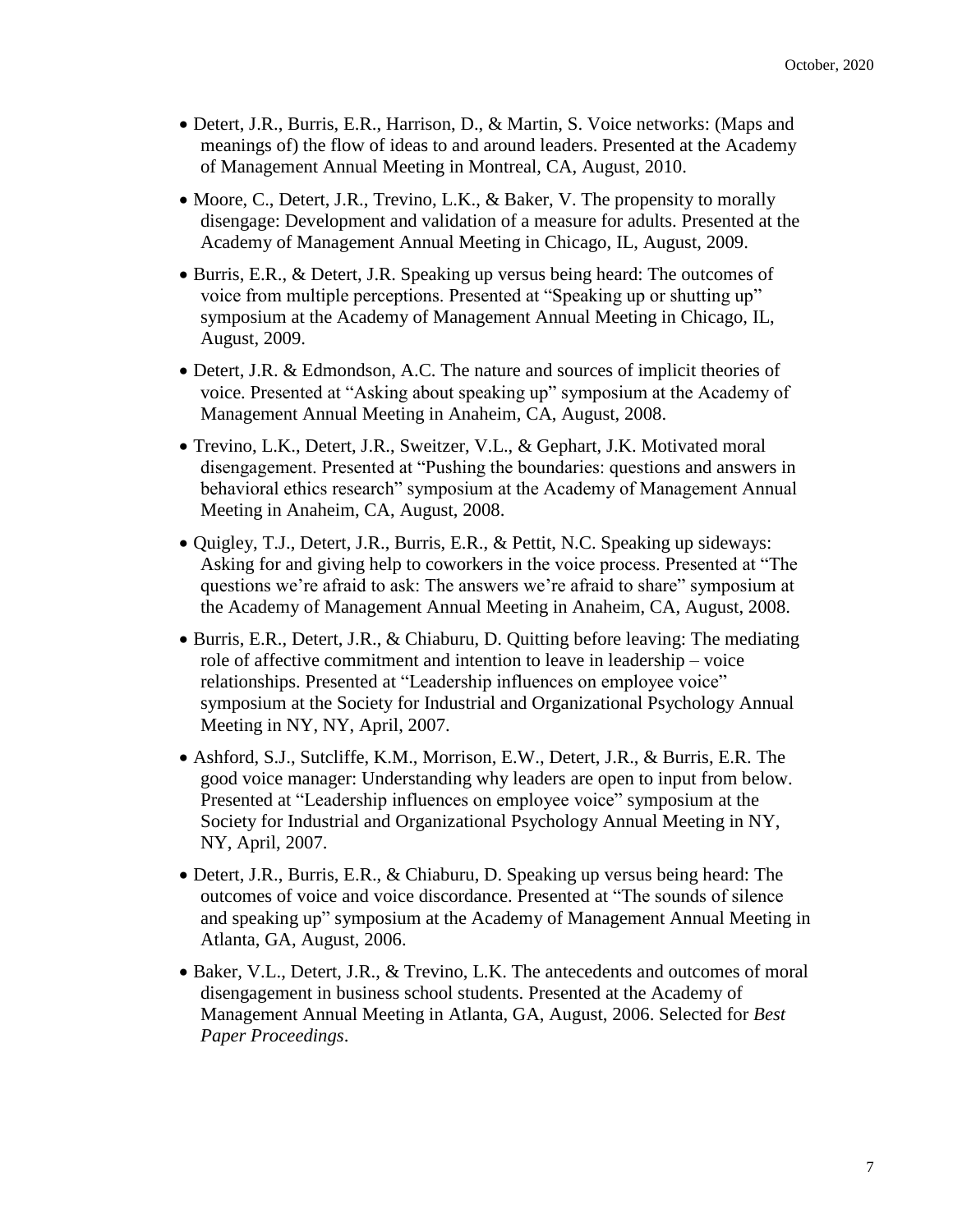- Detert, J.R. & Edmondson, A.C. No exit, no voice: The bind of risky voice opportunities in organizations. Presented at the Academy of Management Annual Meeting in Honolulu, HI, August, 2005. Selected for *Best Paper Proceedings*.
- Detert, J.R. Connecting the links of the chain: A multi-level analysis of leadership influences on employee voice*.* Presented at the Academy of Management Annual Meeting in Seattle, August, 2003.
- Detert, J.R. & Edmondson, A.C. Motivational bases of voice: Elaborating the relationship between leadership behaviors and employee needs. Presented at the Academy of Management Annual Meeting in Seattle, August, 2003.
- Detert, J.R. Culture, institutions, and change: A cognitive analysis of school improvement efforts*.* Presented at the Academy of Management Annual Meeting in Denver, August, 2002.
- Detert, J.R., Schroeder, R.S., & Mauriel, J.J. A proposed model of Total Quality culture in organizations. Presented at the Academy of Management Annual Meeting in Chicago, August, 1999.
- Detert, J.R., & Mauriel, J.J. Culture and culture fit: Why school reforms seldom change schools. Presented at the American Educational Research Association Annual Meeting in Montreal, April, 1999.
- Louis, K.S., Detert, J.R., & Schroeder, R.S. Pulling in all directions: How cultures and subcultures affect rational, linear change*.* Presented at the International Congress for School Effectiveness and Improvement Annual Meeting in San Antonio, January, 1999.
- Detert, J.R., & Jenni, R. The psychometrics of the Quality Practices in Education Survey: A valid and reliable instrument for assessing Total Quality practices in schools*.* Presented at the International Congress for School Effectiveness and Improvement Annual Meeting in San Antonio, January, 1999.
- Detert, J.R. Quality practices in education: Year one report*.* Presented at the ASU College of Business Quality and Management Conference, Tempe, AZ, February, 1998. Paper received Best Paper Award in its category.
- Bauerly-Kopel, M., Mauriel, J.J., Jenni, R., & Detert, J.R. The implementation and impact of TQM in schools: Evidence from the field*.* Presented at the Annual Meeting of the American Education Research Association, Chicago, March, 1997.
- Detert, J.R. & Mauriel, J.J. Using the lessons of organizational change and previous school reforms to predict innovation outcomes: Should we expect more from TQM? Presented at the Annual Meeting of the American Education Research Association, Chicago, March, 1997.

#### **Symposia and Workshops Organized**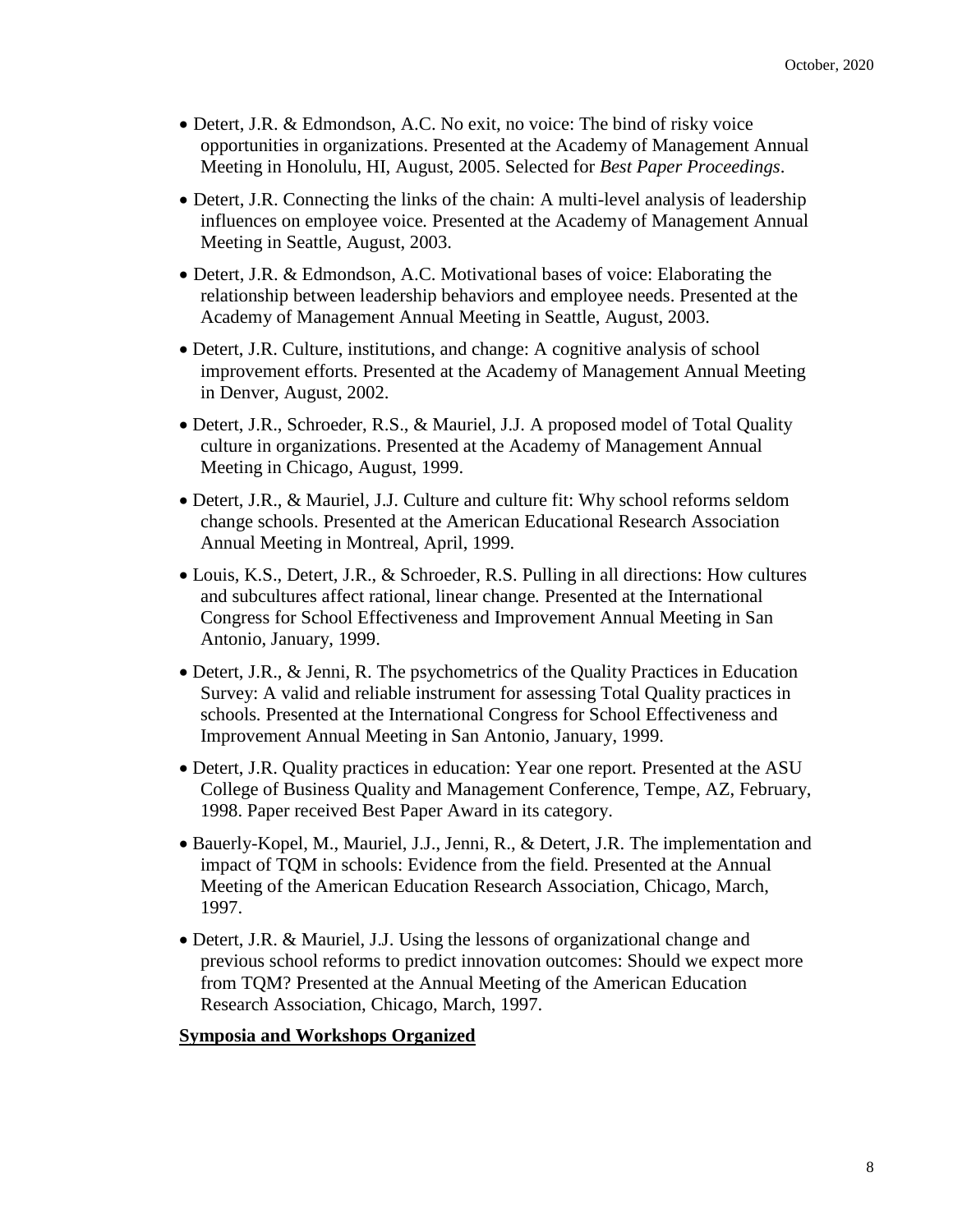- Leroy, H. & Detert, J.R. "Demonstrating the value of leadership development," New Directions in Leadership Research Conference in Rotterdam, Netherlands, June, 2018.
- Burris, E.R. & Detert, J.R. "Leadership influences on employee voice," Symposium at the Society for Industrial and Organizational Psychology Annual Meeting in NY, NY, April, 2007.
- Detert, J.R. & Burris, E.R. "The sounds of silence and speaking up," All-Academy Symposium at the Academy of Management Annual Meeting in Atlanta, GA, August, 2006.

#### **CASE DEVELOPMENT**

#### **Leadership and Ethics Related**

- Detert, J.R. & Black, C.S. 2019. Whom should we promote? (UVA-OB-1301; Teaching Note: UVA-OB-1301TN)
- Detert, J.R. & Black, C.S. 2019. Taken advantage of. (UVA-OB-1299; Teaching Note: UVA-OB-1299TN)
- Detert, J.R. & Black, C.S. 2019. Managing your mentor. (UVA-OB-1278; Teaching Note: UVA-OB-1278TN)
- Detert, J.R. & Black, C.S. 2019. Is it worth it? (UVA-OB-1276; Teaching Note: UVA-OB-1276TN)
- Martin, S.R. & Detert, J.R. 2019. Butts in seats: Helping the UVA athletic department fill Scott Stadium (UVA-OB-1289)
- Detert, J.R. 2018. MBA Hackers. (UVA-OB-1275)
- Detert, J.R. & Black, C.S. 2018. Anxious Alastair. (UVA-OB-1259; Teaching Note: UVA-OB-1259TN)
- Detert, J.R. & Black, C.S. 2018. The (Politically) Correct Choice? (UVA-OB-1265; Teaching Note: UVA-OB-1265TN)
- Detert, J.R. & Black, C.S. 2018. Overheard at the office. (UVA-OB-1212; Teaching Note: UVA-OB-1212TN)
- Detert, J.R. & Black, C.S. 2018. Pay Scales. (UVA-OB-1215; Teaching Note: UVA-OB-1215TN)
- Detert, J.R. & Black, C.S. 2018. Personnel Problems. (UVA-OB-1209; Teaching Note: UVA-OB-1209TN)
- Detert, J.R. & Taubenfeld, B.M. 2018. Fair to Whom? (UVA-OB-1261; Teaching Note: UVA-OB-1261TN)
- Detert, J.R. & Black, C.S. 2017. Ted's Tirade. (UVA-OB-1273; Teaching Note: UVA-OB-1273TN)
- Detert, J.R. & Davidson, M. 2018. Diversity versus inclusion.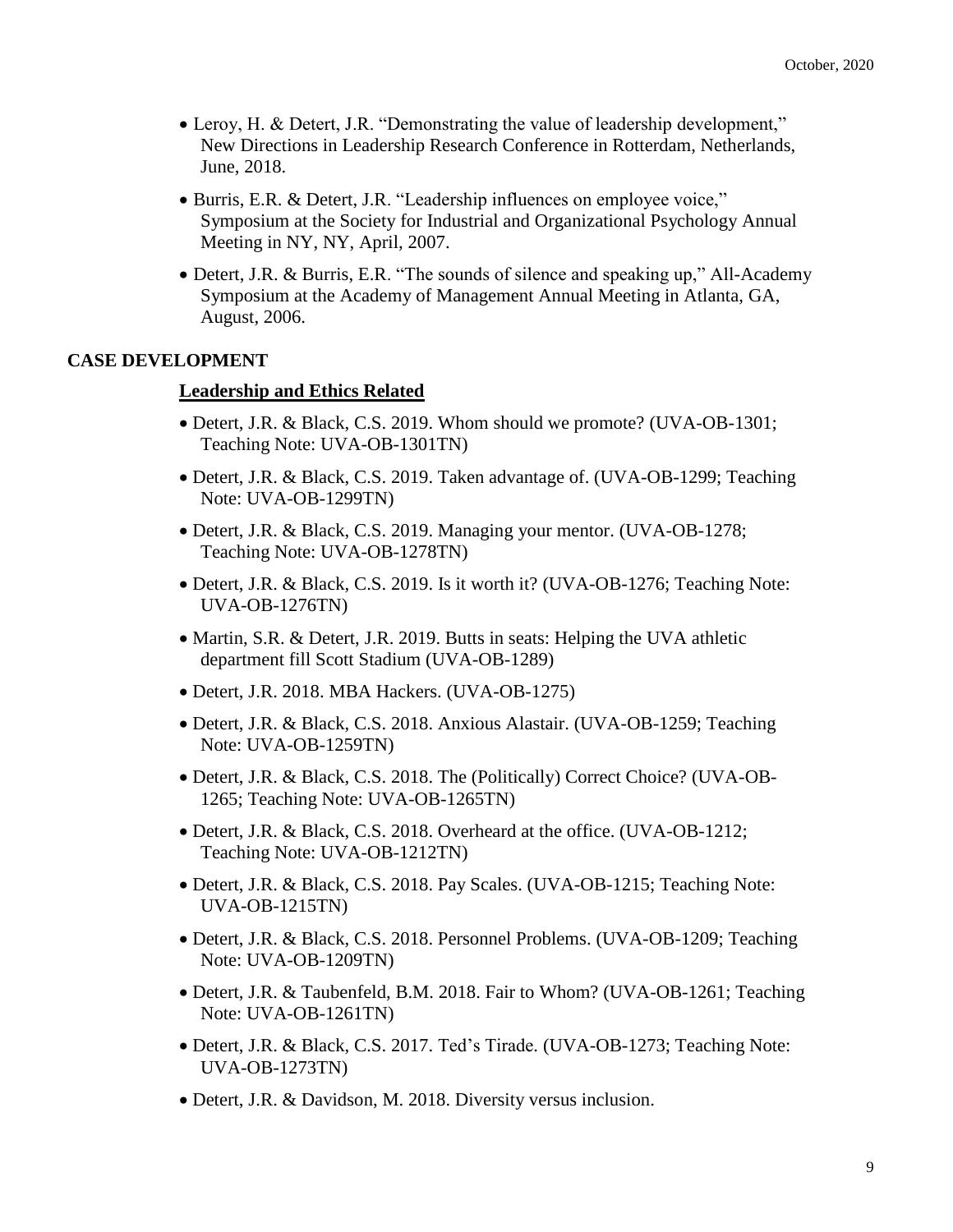- Detert, J.R. 2017. Protecting your competitive advantage.
- Detert, J.R. & Black, C.S. 2017. Running out of options.
- Detert, J.R., Bruno, E., & Pascarella, D. 2014. Eric Nelson at Otto Hendron: Wall Street under attack.
- Martin, S.R. & Detert, J.R. 2014. Organizational change in academia: A case study of Dean Ken Freeman and the Boston University School of Management.
- Detert, J.R. 2013. Pat Sparrowe and Kris Winston.
- Detert, J.R. 2013. Motivation at Morrison & Marsden, Inc.
- Wedo, A. & Detert, J.R. 2012. Mr. Weldon at KFC.
- Detert, J.R. & Schachner, I. 2012. Building a Legacy.
- Detert, J.R. 2012. OmniPresence Undercover.
- Detert, J.R., Martin, S., & Mygatt, E. 2011. McCann Worldgroup: Delighting global clients through a localized network structure.
- Detert, J.R., Goldman, A., & Martin, S. 2011. Issue selling at Fairview Goods.
- Detert, J.R., Goldman, A., & Martin, S. 2011. Issue selling at Dynamo Testing.
- Pettit, N. & Detert, J.R. 2010. New ideas at Reach Federal Credit Union.
- Detert, J.R. 2009. Charlie Weiss at Notre Dame.
- Detert, J.R. 2007. The VIT at Innovaco.
- Byrne, K.K. & Detert, J.R. 2006. Considering profits and principles in technology adoption decisions. Available at: www.darden.virginia.edu/corporateethics/cases.htm.
- Byrne, K.K. & Detert, J.R. 2005. Business cycles and employment practices in a domestic garment company. Available at: www.darden.virginia.edu/corporateethics/cases.htm.

#### **Educational Leadership and Administration Related**

- Detert, J.R. & Louis, K.S. 2002. The challenge at Needeep High. Published in *Journal of Cases in Educational Leadership, 5*(3).
- Detert, J.R. & Detert, N.R. 2001. The Family Learning Center Charter School: Leadership and accountability at a crossroads. Published in *Journal of Cases in Educational Leadership,4*(2).
- Detert, J.R. & Mauriel, J.J. 1999. The Andersen Schools -- Part 1 (The Family Resource Center) & Part 2 (The Health Clinic). Published in *Journal of Cases in Educational Leadership, 2*(3).
- Detert, J.R. 1998. Robbinsdale Area Schools: Strategic planning for the 21st century. Part A: Primm's dilemma. Part B: The Meadow Lake School Improvement Plan. Part C: Courtney's challenge.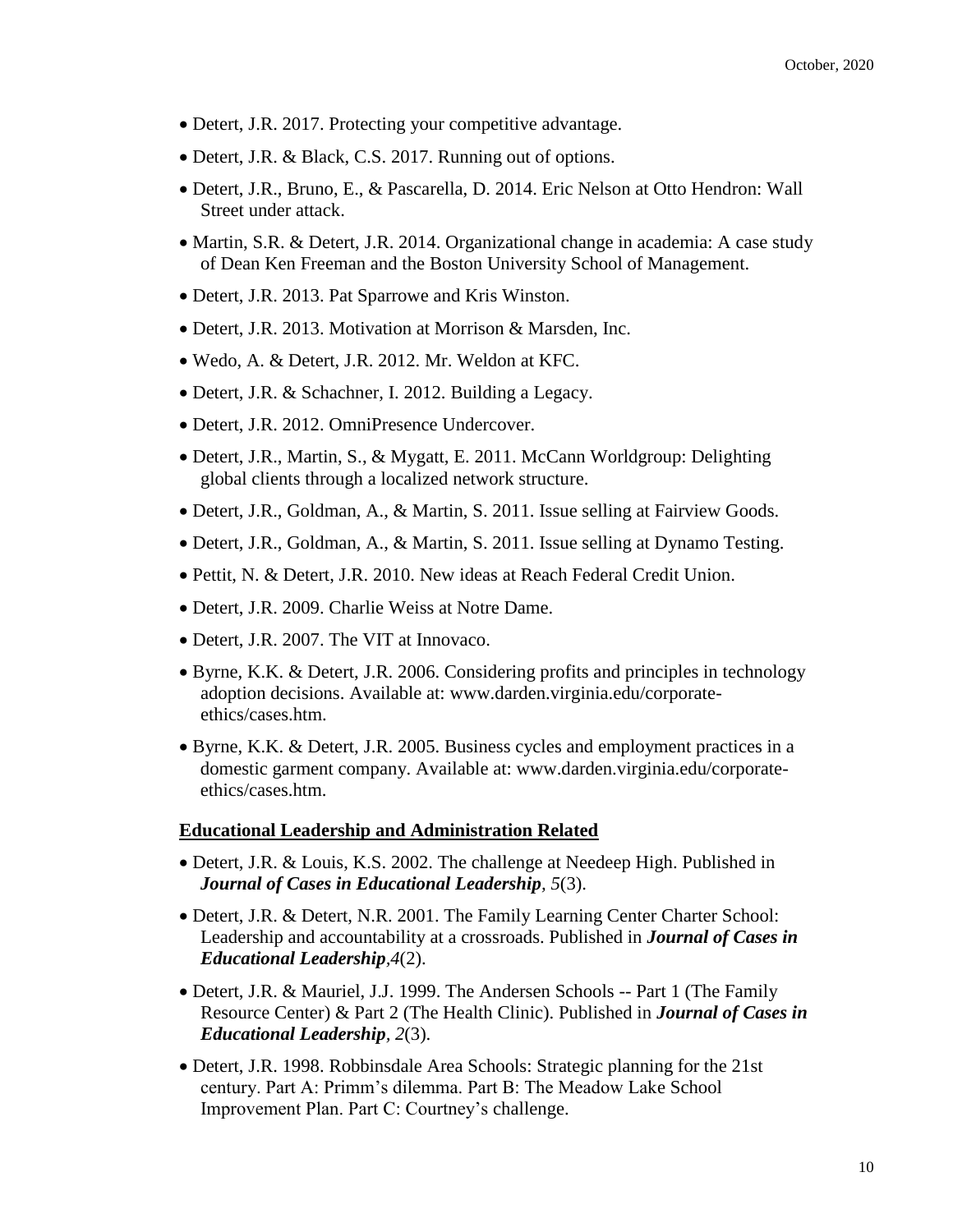- Detert, J.R. 1996. Buffalo School District: In search of a technology vision.
- Detert, J.R. 1996. Shady Hills School District and technology integration: "What are we doing now that we couldn't have before?"
- Detert, J.R. 1996. Richfield School District: Grappling with the graduation standard.

### **DEGREE COURSES**

#### **University of Virginia – Darden School**

- *Defining Moments* (M.B.A., Executive M.B.A.)
- *Leading Organizations* (Executive M.B.A.)
- *Data Analytics and Leadership Judgment in Sports* (Executive M.B.A.)

#### **Cornell University – Johnson School**

- *Becoming a Leader* (M.B.A.)
- *Leadership Assessment and Development* (Cornell-Queens Executive M.B.A. & Cornell Executive M.B.A.)
- *Managing and Leading Organizations* (Cornell-Queens Executive M.B.A.)
- *Principled Leadership* (Cornell MBA, Accelerated M.B.A., NY Tech MBA, & Cornell Executive M.B.A.)
- *Leadership & High Performance Teams* (Cornell Executive M.B.A.)
- *Seminar in Organizational Behavior* (Ph.D.)
- *ProSeminar in Management & Organizations* (Ph.D.)

#### **Penn State University**

- *Social and Ethical Environment of Business* (B.B.A.)
- *Management & Organization Doctoral Colloquium* (Ph.D.)

#### **University of Minnesota**

- *International Business* (B.B.A.)
- *International Environment of Business* (M.B.A.)

### **UNIVERSITY AND PROFESSIONAL SERVICE ACTIVITIES**

### **Darden - UVA**

- Co-founder and faculty director Darden Experiential Leadership Development Lab (2017 - )
- Darden/Curry Partnership for Leaders in Education (PLE) Engagement Committee (2016 - ); Faculty Lead for PLE Bootcamp (2018 - )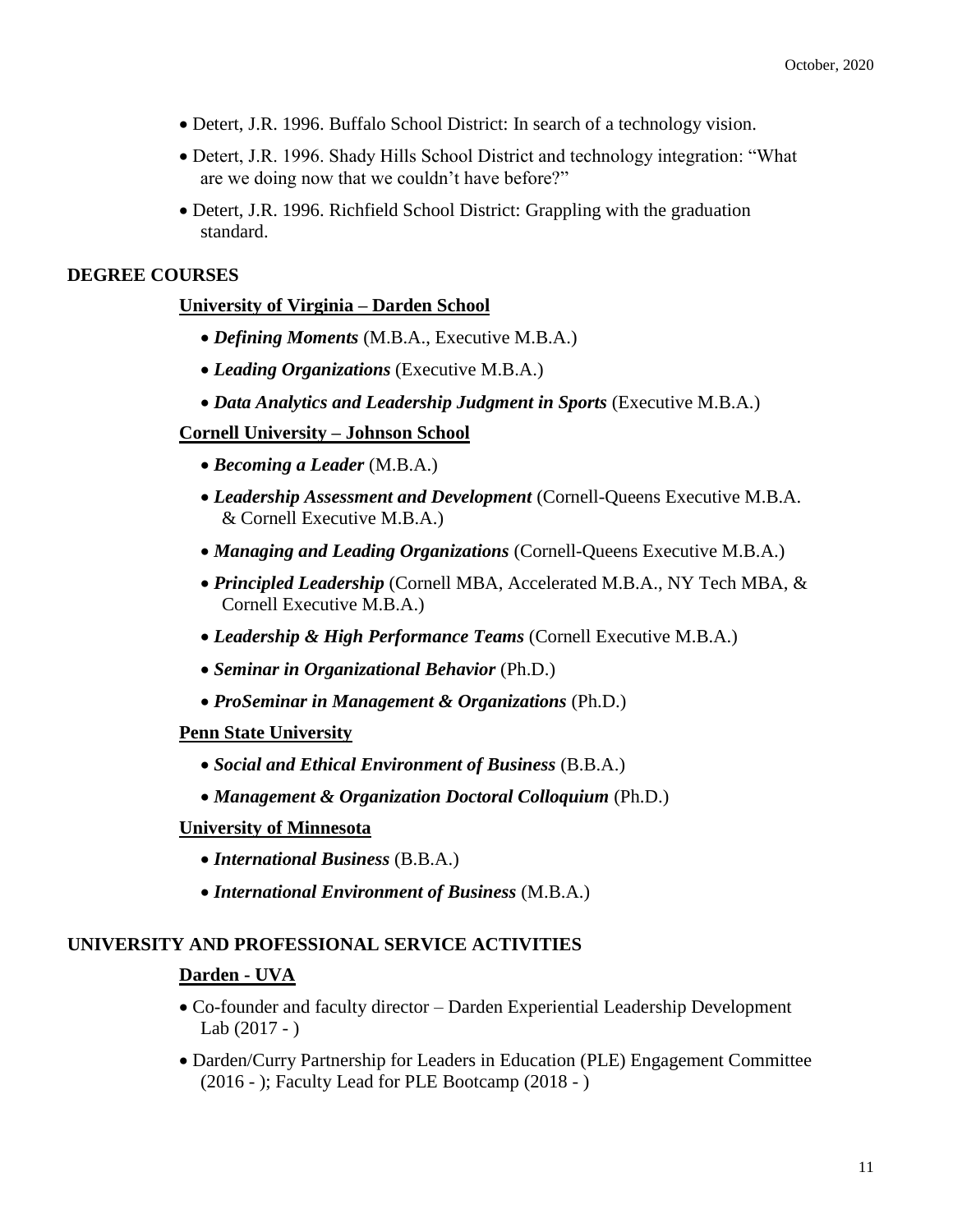- Dean Search Committee Batten School of Leadership & Public Policy (2018)
- Darden Faculty Policies Task Force (2017 18)
- Darden LOB Faculty Search Committee Co-Chair (2017)
- Darden Executive Education Faculty Policy Committee (2017)

## **Johnson - Cornell**

- M&O Ph.D. Program Coordinator (2010- 2011; 2015 2016)
- M&O Area Coordinator (2014 2015)
- Executive Development Summit (2013 2014)
- EMBA Americas Curriculum Review Committee (2013 2015)
- EMBA Americas Joint Academic Committee (2013 2016)
- Faculty Advisor, Leadership Programs Office (2012 2015)
- Governance Model Committee (2012)
- Survey Research Institute Advisory Board (2011-2013)
- Faculty Policy Committee (2011-2012)
- Dean and Leadership Director Search Committees (2011)
- M&O Faculty Search Committee (2011, 2012, 2013, 2014)
- Co-organizer for JGSM/ILR Speaker Series (2008 2010)
- Institute for Social Sciences Small Grant Reviewer (2008 2010)

## **Smeal – Penn State**

- Undergraduate Policy Committee (2004 2007) and Senior Awards Selection Committee (2005 - 2007)
- M&O Department (2003-2007): Faculty Advisory Committee; Clinical Faculty Hiring Committee; Brown Bag Research Seminar Organizer

# **Service to the profession**

- Advising/Dissertation Committees for:
	- Evan Bruno (Virginia, Darden LOB; expected 2020)
	- Karim Ginena (Virginia, Darden LOB; expected 2020)
	- Pisitta Vongswasdi (Erasmus Rotterdam SoM; expected 2020)
	- Scott Baker (Virginia, Darden LOB; 2019)
	- Hye Jung Yoon (Cornell, M&O; Placement: Sejong University)
	- Eric Gladstone (Cornell, M&O; Placement: University of Kentucky)
	- Sean Martin (Cornell, M&O; Placement: Boston College)
	- Elizabeth McClean (Cornell, ILR HR; Placement: University of Arizona)
	- Sanghee Park (Cornell, Hotel School; Placement: Rutgers University)
	- Aaron Glassenberg (Harvard, OB)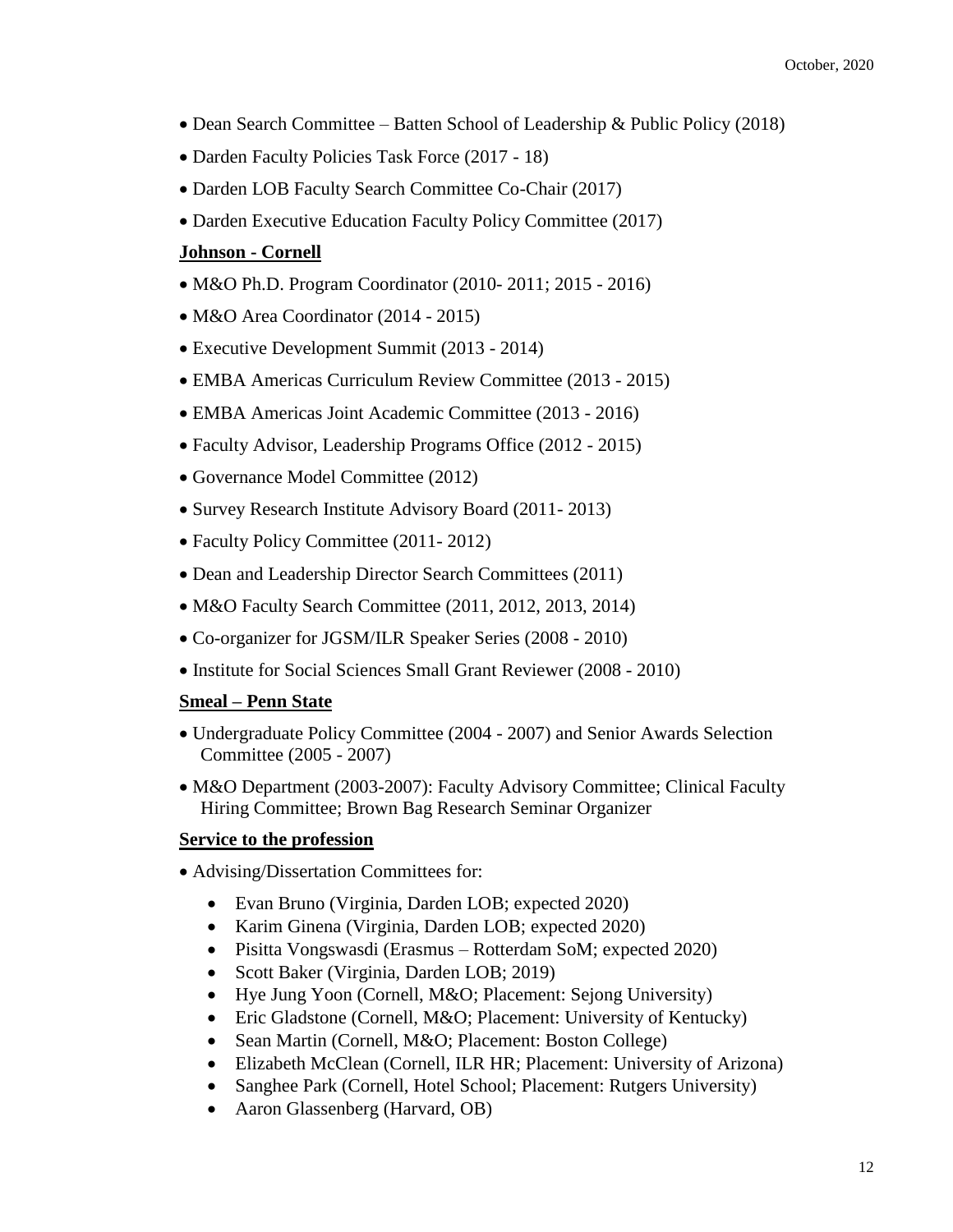- Nathan Pettit (Cornell, M&O; Placement: NYU Stern)
- Vicki Sweitzer (Penn State, Educational Policy; Placement: Albion College)
- Journal Associate Editor: *Academy of Management Annals* (2013 2016)
- Journal Editorial Boards:
	- *Administrative Science Quarterly* (2013 2015)
	- *Academy of Management Journal* (2011 2013)
- Ad hoc Journal Reviewing:
	- *Academy of Management Journal, Journal of Applied Psychology, Organization Science, Organizational Behavior and Human Decision Processes, Organizational Psychology Review, Journal of Business Ethics, Personnel Psychology*
- Reviewer for Academy of Management Annual Meetings, OB and SIM Divisions
- Session Discussant and PDW Workshop presenter, Academy of Management Annual Meetings (multiple years)
- Invited Presentations and Keynotes:
	- *Foster School of Business, University of Washington* (2019)
	- *Thinkers50 Annual Conference* (2019)
	- *CUES Executive Summit* (2019)
	- *Smith School of Business, University of Maryland* (2018)
	- *Olin School of Business, Washington University* (2018)
	- *Harvard University Leadership Summit* (2017)
	- *Rotterdam School of Management, Erasmus University* (2017)
	- *HEC Paris* (2017)
	- *Weatherhead School, Case Western Reserve University* (2017)
	- *Center for Higher Ambition CEO Summit* (2017)
	- *Western University – Ivey School of Business* (2016)
	- *University of Delaware – Horn Institute for Entrepreneurship* (2016)
	- *Mindlab* (2016)
	- *Tulane University – Freeman School of Business* (2016)
	- *Harvard Business School* (2015)
	- *Ohio State – College of Business* (2015)
	- *Marist College – Raymond A. Rich Leadership Institute* (2015)
	- *University of Illinois – College of Business* (2015)
	- *University of Virginia Darden School of Business* (2015)
	- *University of Pittsburgh – Katz School of Business* (2014)
	- *Boston College – Carroll School of Management* (2014)
	- *University of Michigan Ross School of Business* (2014; 2006)
	- *University of Southern California Marshall School of Business* (2014; 2006)
	- *University of Pennsylvania – Wharton School* (2014; 2008)
	- *New York University – Stern School of Business* (2014)